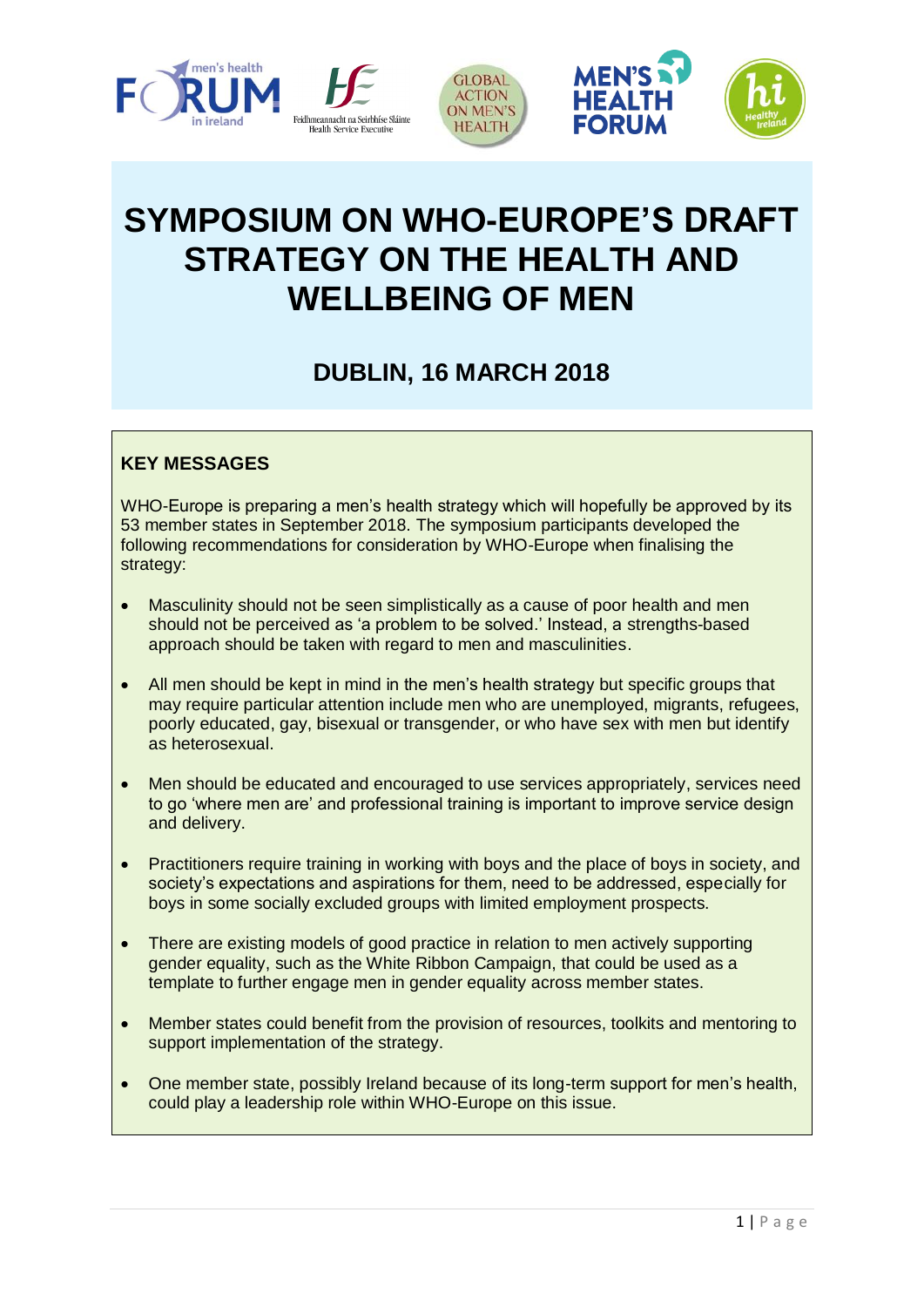## **INTRODUCTION**

For the first time, WHO is developing a strategy entirely focused on the health and well-being of men and boys. The strategy will be for the 53 countries in the WHO European region and will be supported by a report reviewing the evidence on topics such as addressing premature mortality, the intersection between masculinities and existing inequalities, health systems responses to men throughout the life-course, and the role of men in promoting gender equality in health. The report will provide a framework to guide and inform the development of country-specific policy responses to improve men's health.

The report and strategy are expected to be presented to, and hopefully approved at, the 68TH session of the WHO Regional Committee for Europe in September 2018.

#### **SYMPOSIUM PROGRAMME**

*Welcome*

Kate O'Flaherty, Head, Health and Wellbeing Programme, Department of Health, Ireland

#### *WHO-Europe's men's health strategy*

Presentation by Isabel Yordi Aguirre

#### *Parallel workshops 1*

- The impact of masculinity(ies) on men's health and wellbeing
- Identifying groups of men in most need of support

#### *Parallel workshops 2*

- Improving men's use of health services
- Improving the health and wellbeing of boys

#### *Parallel workshops 3*

- The role of policy in driving change
- The role of men in promoting gender equality

#### *Final plenary*

WHO-Europe has been consulting a wide range of stakeholders about different aspects of the strategy and report. In response, Men's Health Forum in Ireland, Men's Health Forum (Great Britain) and Global Action on Men's Health, with the support of the Health Service Executive in Ireland and the participation of WHO-Europe, hosted a symposium in Dublin on 16 March 2018 with two principal aims:

- To seek the views of key stakeholders and experts working in the field of gender and men's health on key elements of the draft strategy
- To develop a set of recommendations based on the outcomes of the symposium for consideration by WHO in the drafting of the final strategy.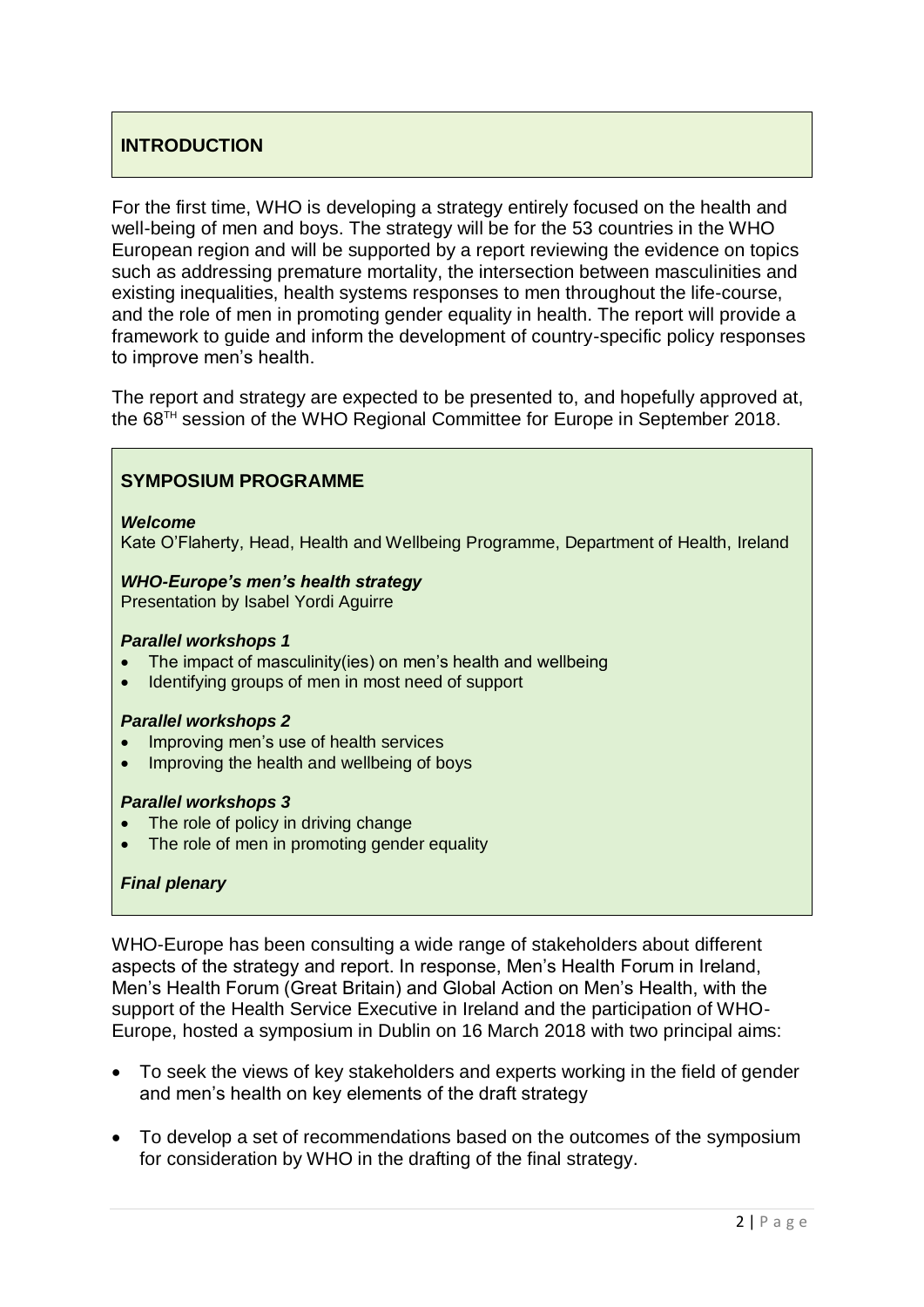The symposium was primarily aimed at non-governmental organisations across the WHO-Europe region who have a particular interest in the health and wellbeing of men and boys and/or the role of men in promoting gender equality.

There were 33 attendees at the symposium from five countries (see Appendix 1). This report presents a summary of the key messages from the event.

## **WHO-EUROPE'S MEN'S HEALTH STRATEGY**

*Presenter: Isabel Yordi Aguirre*

- WHO-Europe published a women's health and well-being strategy in 2016.
- The men's health strategy is being developed in the context of Health 2020 policy framework and the Sustainable Development Goals. The SDGs have a specific target for non-communicable disease outcomes and it is clear that men are much more likely to die prematurely from the major NCDs.
- The three main goals of the strategy are to:
	- o Reduce premature mortality of men from noncommunicable diseases and unintentional and intentional injuries
	- o Reduce inequalities in physical and mental health and well-being between men of all ages across the region and within countries
	- o Improve gender equality by engaging men in self-care, fatherhood, in unpaid care, in preventing violence and in sexual and reproductive health
- Addressing gender is an accelerator for change and it is important to make health systems gender-responsive. Masculinities need to be brought into the discussion with an emphasis on an approach that aims to transform harmful gender norms, roles and relations.
- The strategy aims to improve men's health and well-being through evidenceinformed, gender-responsive and equity-driven approaches that transform gender roles, norms and structures that affect men's exposure to risk factors and act as a barrier to gender equality and health equity achievements.
- There also needs to be an emphasis on a relational approach for men's and women's health so that they are not competing for funding and work together.
- A transformative agenda for men's health should:
	- o Strengthen governance for the health and well-being of men
	- o Engage men to achieve gender equality in health
	- o Make health systems gender-responsive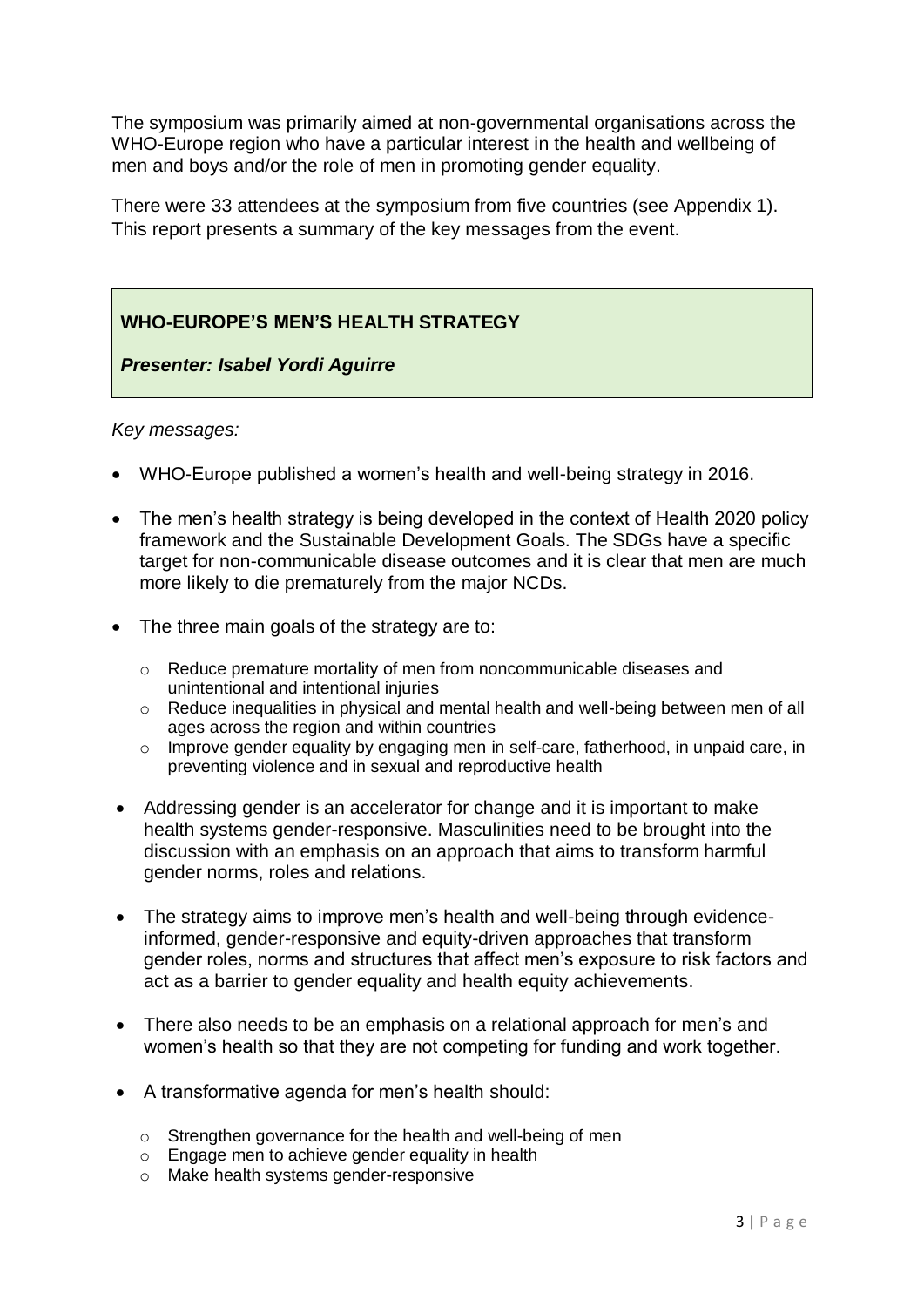- o Improve health promotion
- o Build a strong evidence base
- The strategy will be advisory for member states and they may need support through partnerships and networks to help them with implementation. Ireland may be able to play a role here because of its experience in the men's health field.
- The strategy will be presented for adoption to the WHO Regional Committee in September 2018. WHO will monitor implementation and developments every two years and further consideration needs to be given to who will do this and what the 'measures of success' might look like.

**THE IMPACT OF MASCULINITY(IES) ON MEN'S HEALTH AND WELLBEING**

*Chair: Prof Steve Robertson Scribe: Shane O'Donnell*

- Masculinity should be understood not only as individual practice but as structurally embedded. Change is therefore not just about work with individuals but is also about system and structural shifts.
- There is a need to move away from the simplistic idea that masculinity automatically equals bad health and move towards an understanding of how particular practices can have positive or negative health outcomes for men.
- A strengths-based approach should be taken with regard to men and masculinities and it is critical not to see men simply 'as a problem to be solved.'
- The language used in engaging men is key (e.g. 'mental fitness' rather than 'mental health' or 'coaching' rather than 'counselling').
- Engaging men in ways that are considered gender-sensitive should not reinforce stereotypes about men or women or be discriminatory. Nor should it be assumed that men are a homogenous group and gender-sensitive approaches should encompass a range of strategies to engage different groups of men.
- In the context of a relational approach to gender, women as well as men play a role in the social construction and reinforcing of gendered 'norms', including masculinity norms.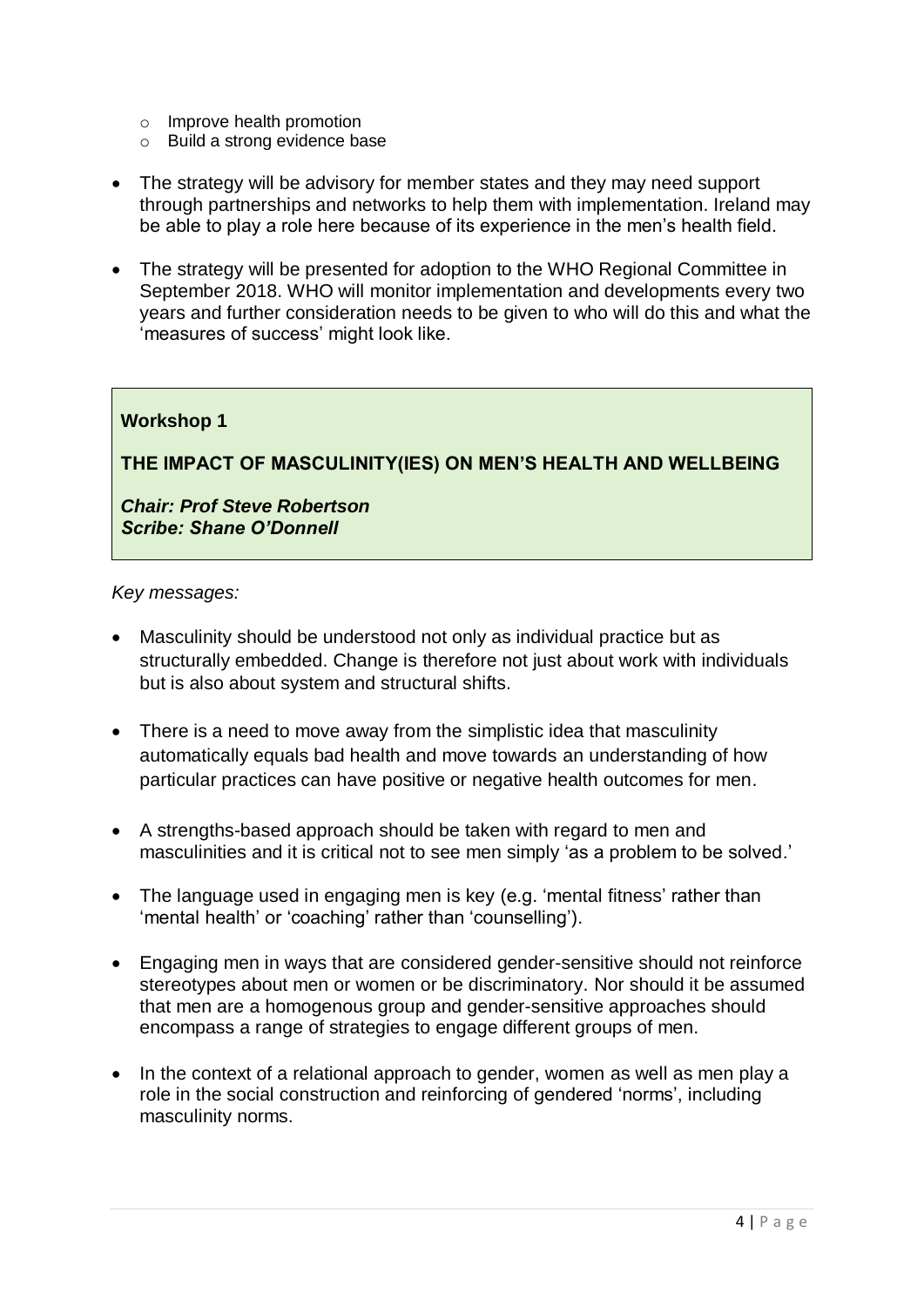#### **IDENTIFYING GROUPS OF MEN MOST IN NEED OF SUPPORT**

*Chair: Professor Alan White Scribe: Dr Paula Carroll*

- From a strategy perspective, it is important to keep all men in mind and not just focus on specific vulnerable groups.
- Vulnerable groups may differ across member states so data collection and collation is essential to help identify them. However, it can be hard to find data on some socially excluded groups.
- Specific groups of men that warrant attention across all member states include men who are:
	- o Unemployed
	- o Migrants and refugees
	- $\circ$  Gay, bisexual or transgender as well as men who have sex with men but who identify as heterosexual
	- o Poorly educated
	- o Boys who drop out of school
- While specific demographics can be helpful in identifying men in need, it is also important to consider events and transitions in men's lives that create a need for greater support, including:
	- o Relationship breakdown and loss of access to children
	- o Single fatherhood with dependent children
	- o Caring
	- o Criminal conviction
	- o Homelessness
	- o Adolescence
- Greater collaboration between agencies is needed as men most in need have multiple challenges and often do not present for help.
- Service capacity building. Including through staff training, is needed to enable more effective work with all men and more vulnerable men in particular.
- There is a need to acknowledge the complexity and interplay of factors that impact on marginalised groups of men: combatting social isolation and focusing on meaningful engagement and connection with services and peers is key.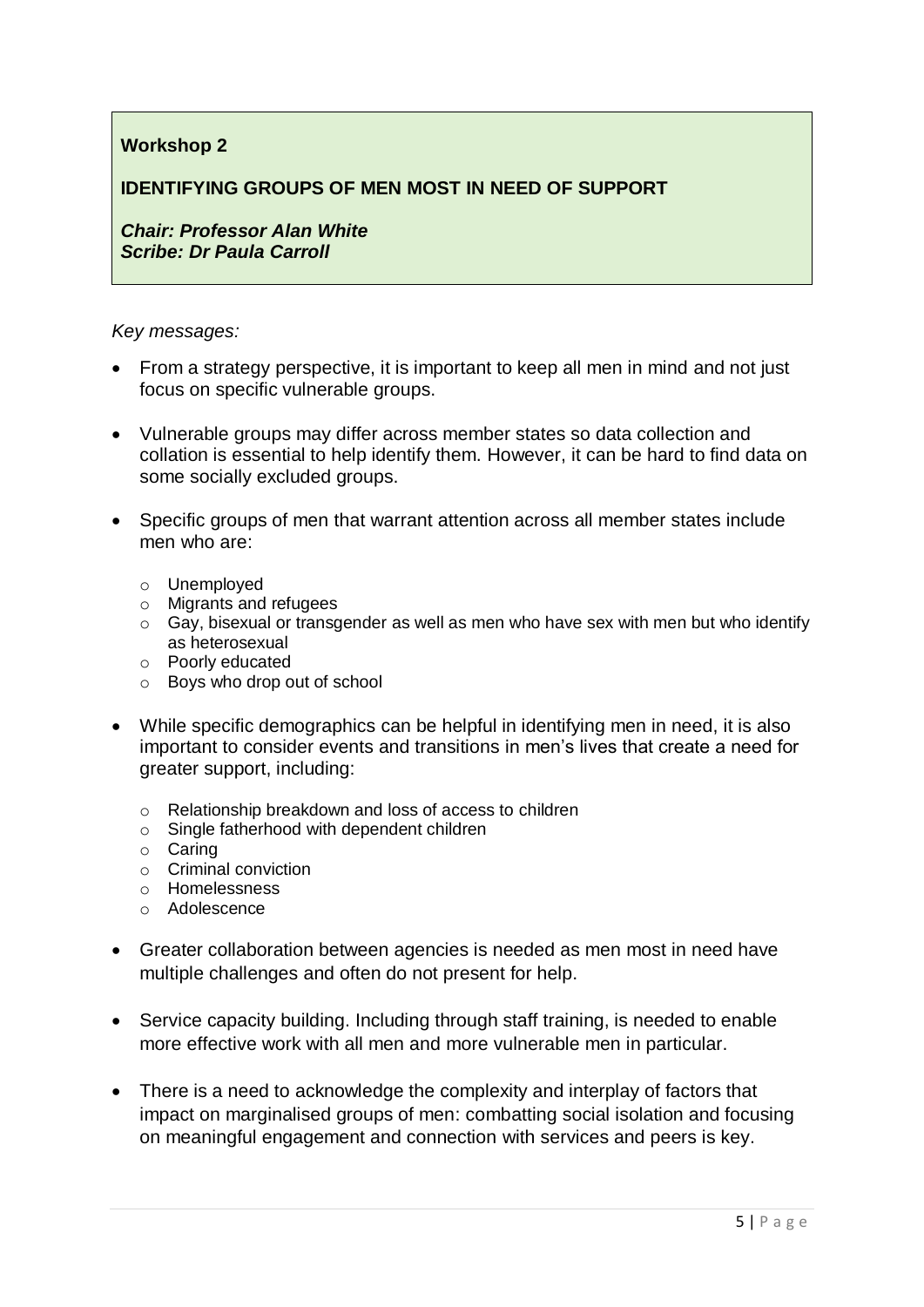## **IMPROVING MEN'S USE OF HEALTH SERVICES**

*Chair: Peter Baker Scribe: Dr Gillian Prue*

- It is important in the absence of research and data not to assume that men's use of services is similar in all European states. There is generally a need for more research into men's use of services, including into what men themselves see as the barriers, and better sharing of good practice.
- In countries where there is more data, some of the 'old' assumptions may not be true, e.g. men in retirement may use services as frequently as women and some screening services are heavily used by men (e.g. abdominal aortic aneurysm screening in the UK).
- Men's use of services may not simply be linked to masculinity but also to structural factors, e.g. how the services are delivered.
- Men may be particularly reluctant to use services in countries where paying for such services can be prohibitive.
- Men's employment patterns are likely to be a key factor determining how services are used. There is also a stigma for many about taking time off work to access health services, especially in some occupations.
- Men should be encouraged to use services appropriately. This requires better education in both self-care and self-treatment as well as when and how to access appropriate services.
- There is a need for services to go 'where men are', including workplaces and non-medical community venues.
- Professional training is important to improve service design and delivery as well as communication between health staff and men.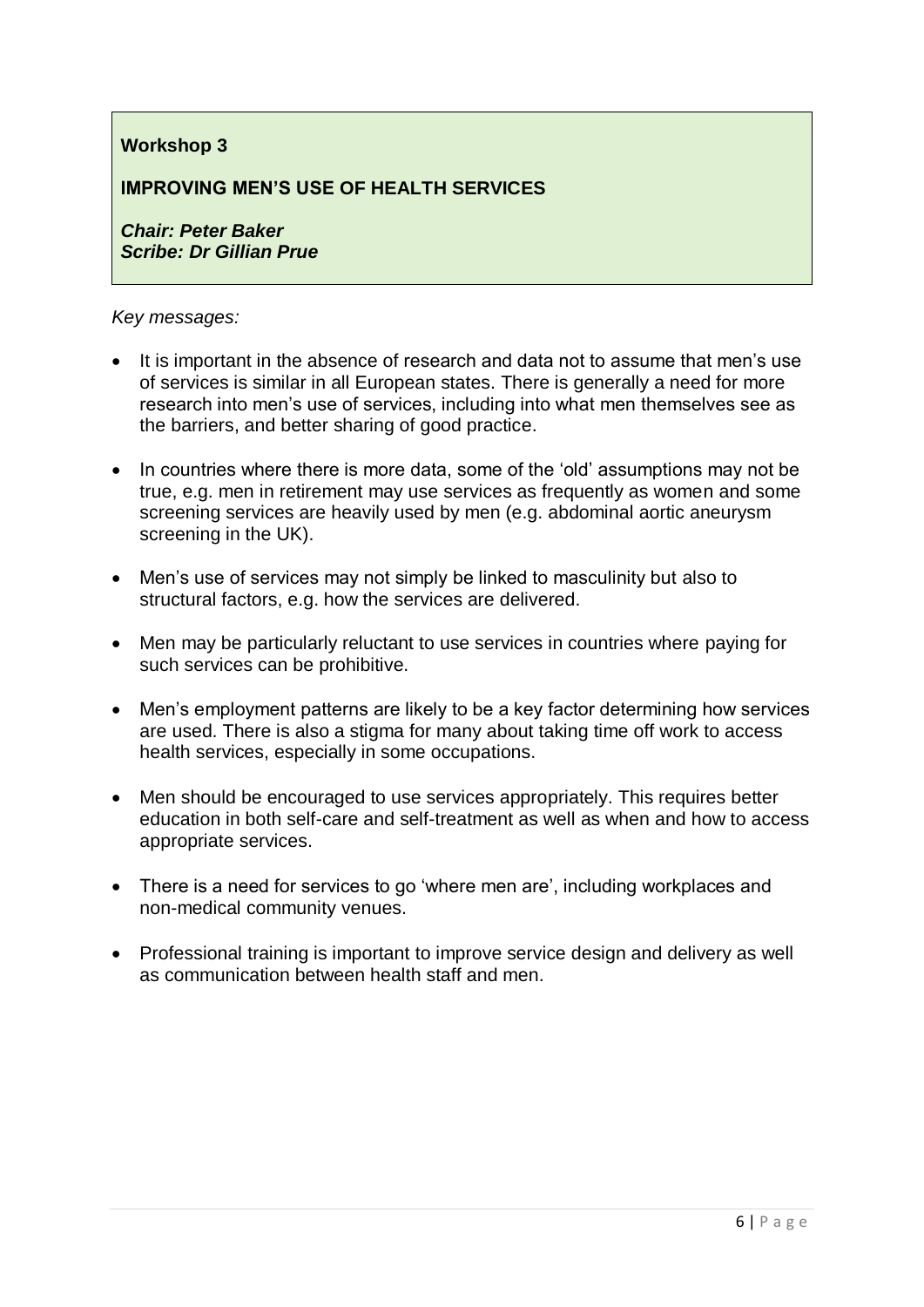## **IMPROVING THE HEALTH AND WELLBEING OF BOYS**

*Chair: Tracy Herd Scribe: Finian Murray*

- There is no shared definition of 'boys' across all member states.
- A strengths-based approach is needed when working with boys and young men and the use of nurturing language is important (e.g. 'What's happened to you?' rather than 'What's wrong with you?').
- The education sector is a key setting for action but teachers need upskilling on working more effectively with boys. A greater understanding of boys' cognitive development, and of their greater vulnerability to developmental disorders (e.g. autism and ADHD), is needed. More male teachers could also help.
- Health practitioners require training in working with boys. Teenage boys' underuse of sexual health services is a particular problem.
- There needs to be a greater focus on developing boys' emotional intelligence.
- The place of boys (and men) in society, and society's expectations and aspirations for them, need to be addressed. This is especially true for boys in some socially excluded groups with limited employment prospects.
- Boys' contact with their fathers should be encouraged (except in circumstances that may be inappropriate), including through 'lads and dads' programmes.
- The problems that can be caused by use of social media, gaming and pornography need to be addressed.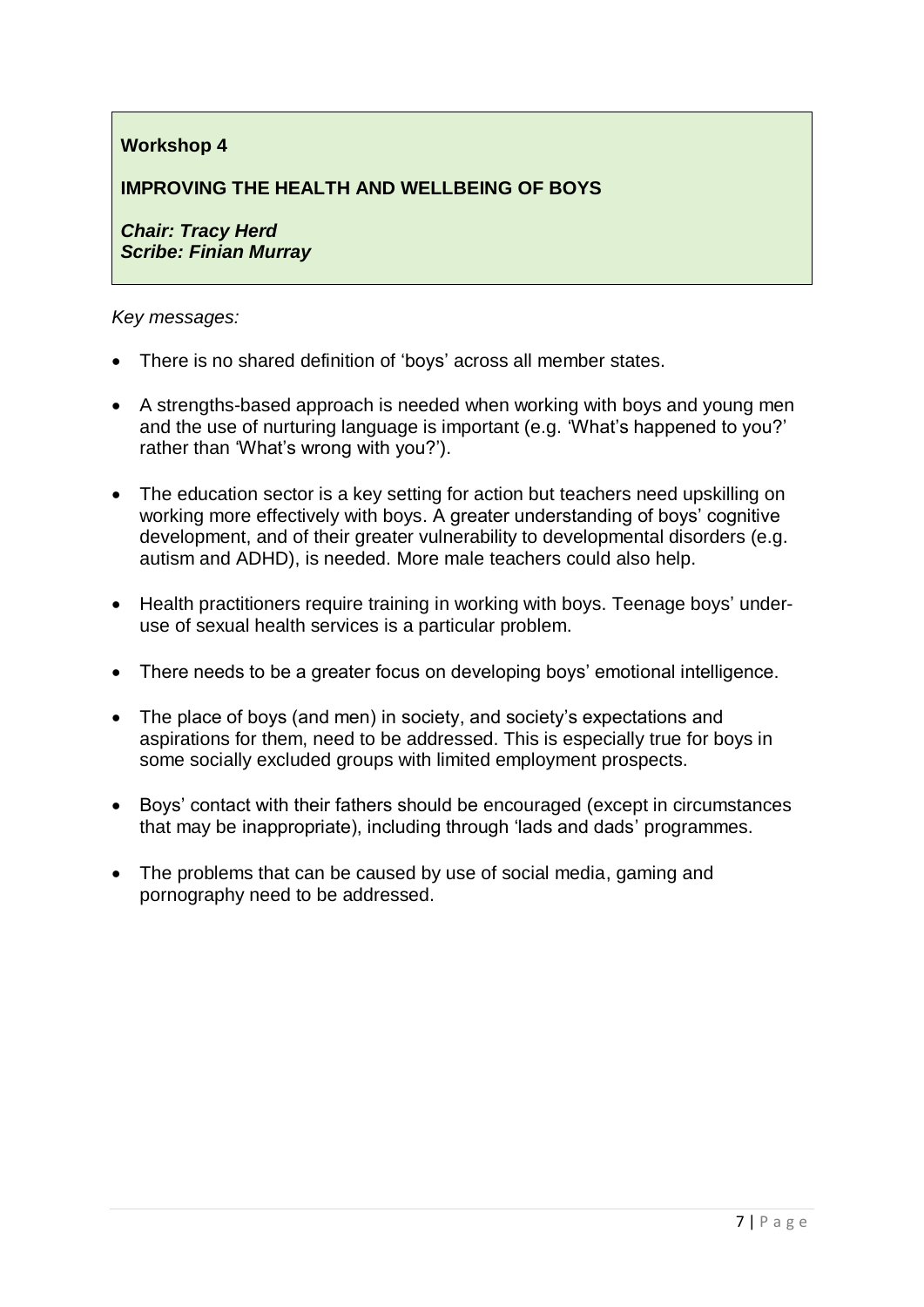## **THE ROLE OF POLICY IN DRIVING CHANGE**

*Chair: Dr Noel Richardson Scribe: Diana van Doorn*

- A policy sets out guiding principles while a strategy provides a plan of action to implement the policy. The workshop focused on the strategy for men's health.
- There should be a European-level monitoring function comprising representatives from different member state. This would have a role in strategy implementation, sharing good practice between member states, and addressing inequalities between and within member states.
- Lessons should be learned from the implementation of WHO-Europe's women's health strategy.
- The generation of sex-disaggregated data is essential for implementation and to monitor progress.
- It is not realistic to expect every member state to develop a national men's health policy but the strategy could urge states to consider this.
- Member states could benefit from the provision of resources, toolkits and mentoring to support implementation. An action plan template should be developed to offer step-by-step guidance to member states on implementation Ireland could play a leading role here, e.g. by developing a database with information and best practice evidence. The Irish ENGAGE national men's health training programme in Ireland could also be used as a model or be delivered in other countries.
- The experience of developing and implementing the national men's health policy in Ireland suggests that it is important to: define priorities; identify, develop and strengthen networks and partnerships across government departments, other agencies and community organisations; develop training and capacity-building; improve data collection; have strong leadership; build in evaluation from the outset; and encourage advocacy by NGOs.
- Potential partners may need to be convinced of the case for action on men's health using a range of evidence, including economic benefits.
- A Europe-wide advocacy group should be established to help drive implementation of the strategy.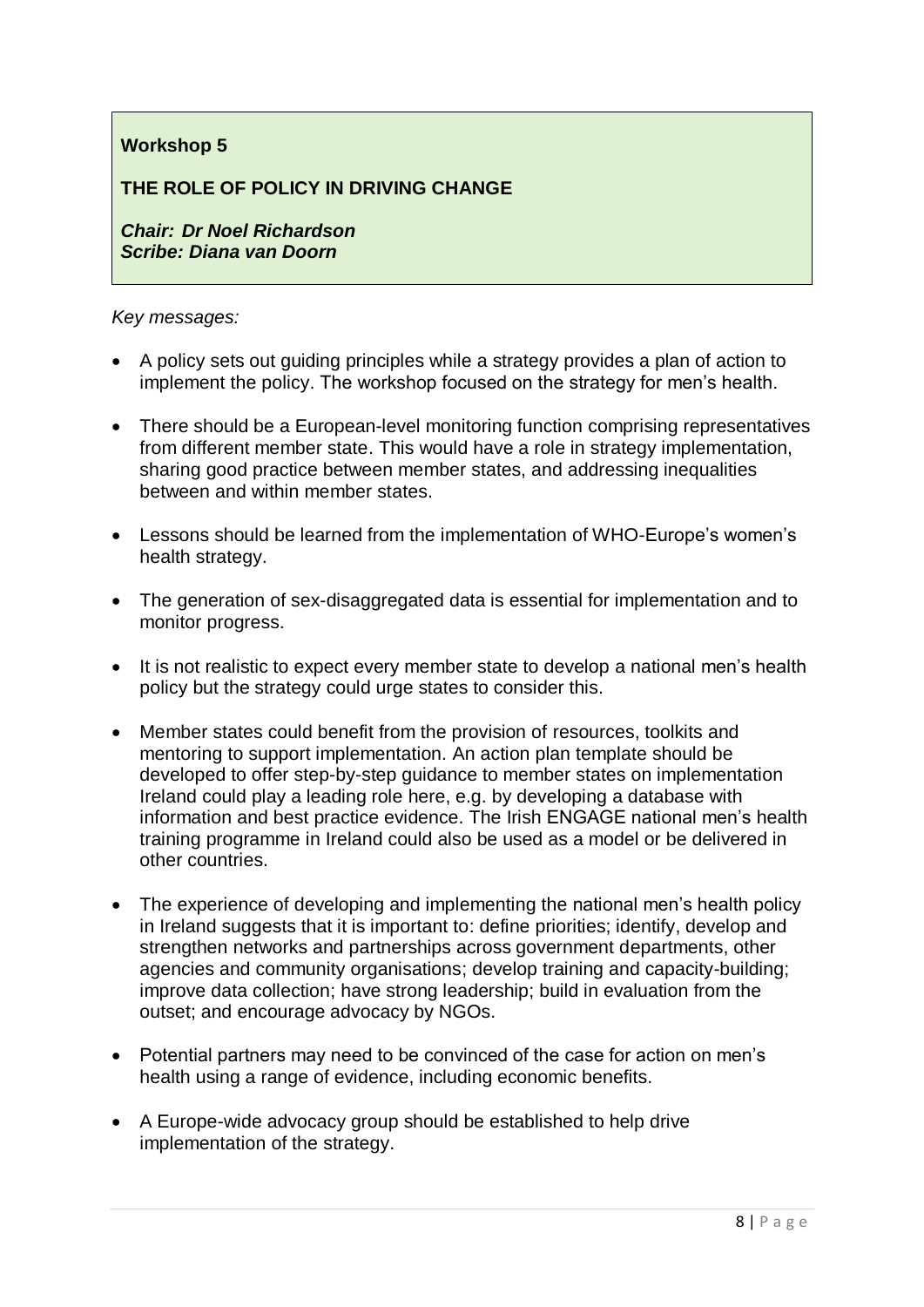• Key specific issues that should be covered in the strategy include data collection, research, health literacy, tobacco., alcohol, obesity, cardiovascular disease, fathering, mental health, occupational health, education (for boys and men), the social determinants of health and access to health services.

#### **Workshop 6**

#### **THE ROLE OF MEN IN PROMOTING GENDER EQUALITY**

*Chair: Alan O'Neill Scribe: Vicky Doyle*

#### *Key messages:*

- There are existing models of good practice that could be used as a template across member states, e.g. the White Ribbon Campaign, which promotes gender equality and a commitment to end violence against women, and the Nordic countries' encouragement and enablement of men to be more involved in childcare.
- More work is needed on gender equality with boys and young men in the education and other less formal but engaging settings.
- Greater encouragement should be give to men to join the nursing and teaching professions.
- There should be a commitment to gender equality at the policy level in all sectors.
- Men and women need to work together on gender equality but, in the field of health specifically, men should be enabled and encouraged to take ownership of the issue and responsibility for their own health.
- Because men are the dominant sex and may see few benefits to them from greater gender equality, the advantages to both sexes need to be explained.

## **CONCLUSION**

The symposium participants were unanimously supportive of the forthcoming men's health strategy and believed it has the potential to be catalystic in its impact within and beyond the European region. The strategy's holistic approach, with particular emphasis on the social determinants and public health, was especially welcomed.

The symposium generated a large number of recommendations for consideration by WHO-Europe. A consistent theme was that simplistic and often long-standing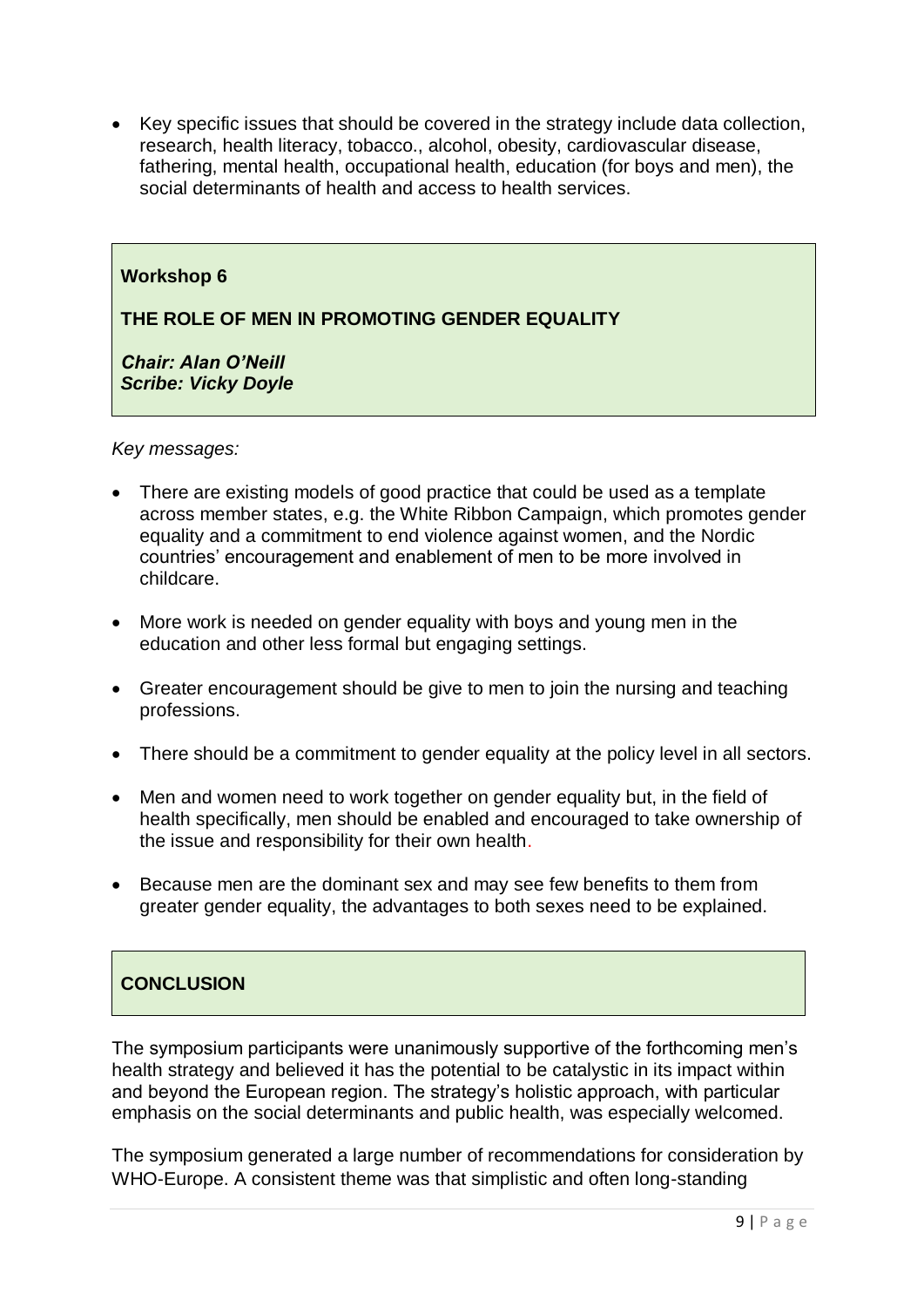assumptions – such as 'men don't go to the doctor' or 'masculinity is bad for men's health – should be jettisoned when they are unsupported by evidence. Instead, a strengths-based approach should be taken, there should be a focus on the structural as well as the individual barriers facing men, and particular attention should be paid to those groups of men facing the biggest health challenges.

Finally, it will be necessary to provide resources to member states to support implantation and a system for monitoring progress must be put in place. There was also a suggestion that one member state, possibly Ireland because of its long-term support for men's health, could play a leadership role within WHO-Europe.

**The Men's Health Forum in Ireland** is a diverse All-Ireland network of individuals and organisations, men and women, which seeks to identify the key concerns relating to male health, increase understanding of these issues, and tackle the impact of this inequality. It undertakes research, advocacy, training, networking and demonstration projects. [www.mhfi.org](http://www.mhfi.org/)

**The Health Service Executive** provides all of Ireland's public health services in hospitals and communities across the country. [www.hse.ie](http://www.hse.ie/)

**Global Action on Men's Health** is a collaborative project that brings together men's health organisations, and others which share their objectives, in a new global network. Its mission is to create a world where all men and boys have the opportunity to achieve the best possible health and wellbeing wherever they live and whatever their backgrounds. [www.gamh.org.](http://www.gamh.org/)

**The Men's Health Forum (Great Britain)** is a national charity that is working to ensure that all men and boys - particularly those in the most disadvantaged areas and communities - have the information, services and treatments they need to live healthier, longer and more fulfilling lives. [www.menshealthforum.org](http://www.menshealthforum.org/)

**Healthy Ireland** is a Government-led initiative which aims to create an Irish society where everyone can enjoy physical and mental health, and where wellbeing is valued and supported at every level of society. [www.healthyireland.ie](http://www.healthyireland.ie/)

**June 2018**